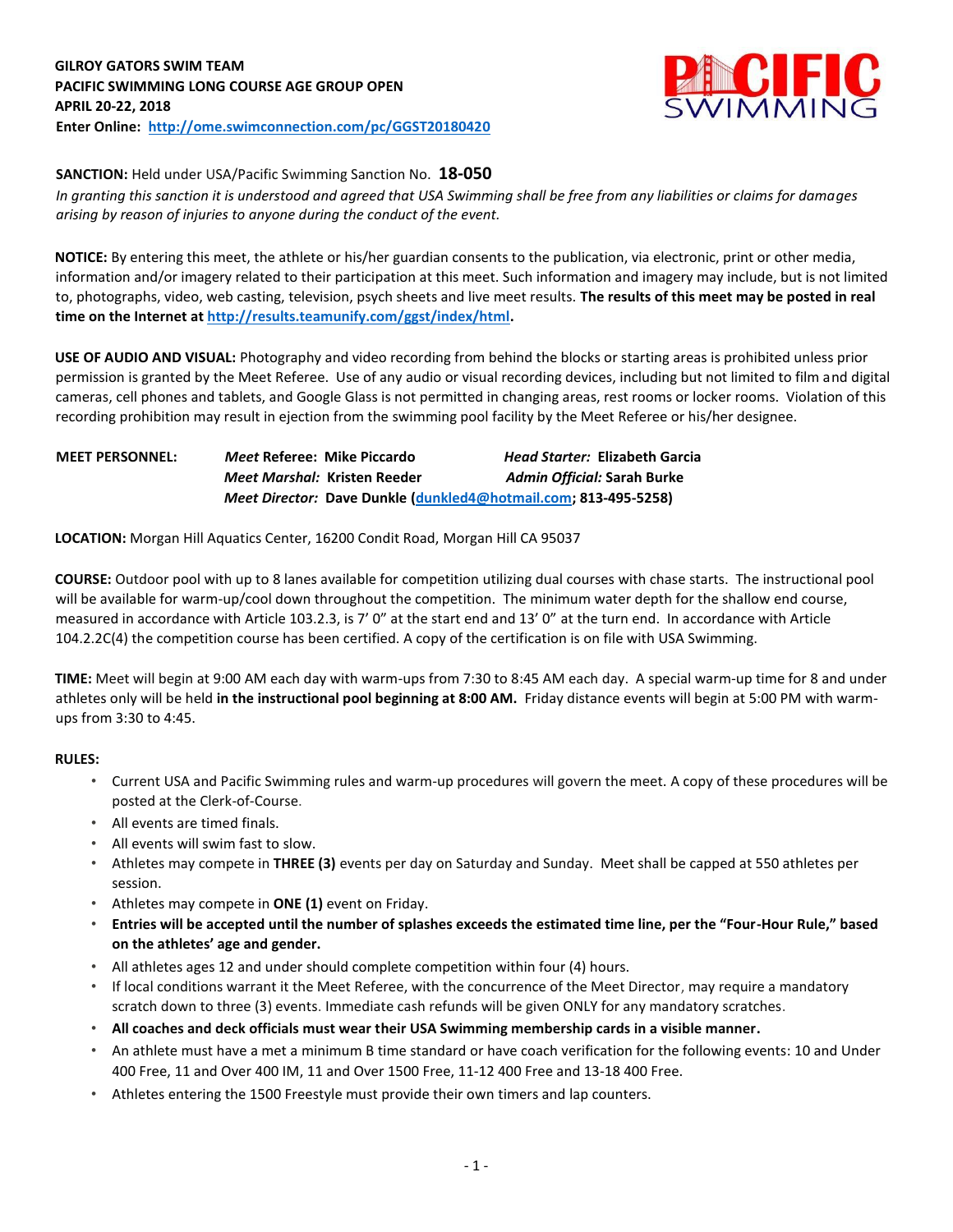**ATTENTION HIGH SCHOOL ATHLETES:** If you are a high school athlete in season, you need to be Unattached from this meet. It is the athlete's responsibility to be Unattached from this meet. You can un-attach at the meet if necessary. This does not apply to athletes swimming under the rules of the Nevada Interscholastic Activities Association (NIAA).

**UNACCOMPANIED ATHLETES:** Any USA-S athlete-member competing at the meet must be accompanied by a USA Swimming member-coach for the purposes of athlete supervision during warm-up, competition and warm-down. If a coach-member of the athlete's USA-S Club does not attend the meet to serve in said supervisory capacity, it is the responsibility of the athlete or the athlete's legal guardian to arrange for supervision by a USA-S member-coach. The Meet Director or Meet Referee may assist the athlete in making arrangements for such supervision; however, it is recommended that such arrangements be made in advance of the meet by the athlete's USA-S Club Member-Coach.

**RACING STARTS:** Athletes must be certified by a USA-S member-coach as being proficient in performing a racing start or must start the race in the water. It is the responsibility of the athlete or the athlete's legal guardian to ensure compliance with this requirement.

## **RESTRICTIONS:**

- Current USA and Pacific Swimming rules and warm-up procedures will govern the meet. A copy of these procedures will be posted.
- Smoking and the use of other tobacco products is prohibited on the pool deck, in the locker rooms, in spectator seating, on standing areas and in all areas used by athletes, during the meet and during warm-up periods.
- Sale and use of alcoholic beverages is prohibited in all areas of the meet venue.
- No glass containers are allowed in the meet venue.
- No propane heater is permitted except for snack bar/meet operations.
- All shelters must be properly secured.
- Changing into or out of swimsuits other than in locker rooms or other designated areas is prohibited.
- Destructive devices, to include but not limited to, explosive devices and equipment, firearms (open or concealed), blades, knives, mace, stun guns and blunt objects are strictly prohibited in the swimming facility and its surrounding areas. If observed, the Meet Referee or his/her designee may ask that these devices be stored safely away from the public or removed from the facility. Noncompliance may result in the reporting to law enforcement authorities and ejection from the facility. Law enforcement officers (LEO) are exempt per applicable laws.
- Operation of a drone, or any other flying apparatus, is prohibited over the venue (pools, athlete/coach areas, spectator areas and open ceiling locker rooms) any time athletes, coaches, officials and/or spectators are present.

### **ELIGIBILITY:**

- Athletes must be current members of USA-S and enter their name and registration number on the meet entry card as they are shown on their Registration Card. If this is not done, it may be difficult to match the athlete with the registration and times database. The meet host will check all athlete registrations against the SWIMS database and if not found to be registered, the Meet Director shall accept the registration at the meet (a \$10 surcharge will be added to the regular registration fee). Duplicate registrations will be refunded by mail.
- Athletes in the "A" Division must have met at least USA Swimming Motivational "A" minimum time standard. Athletes in the "B" Division must have met at least the listed "B" minimum time standard. All entry times slower than the listed "B" time standard will be in the "C" Division.
- Entries with **"NO TIME" will be ACCEPTED** except for where listed below (Order of Events).
- Entry times submitted for this meet may be checked against a computer database and may be changed in accordance with Pacific Swimming Entry Time Verification Procedures.
- Disabled athletes are welcome to attend this meet and should contact the Meet Director or Meet Referee regarding any special accommodations on entry times and seeding per Pacific Swimming policy.
- Athletes 19 years of age and over may compete in the meet for time only, no awards. Such athletes must have met standards for the 17-18 age group.
- The athlete's age will be the age of the athlete on the first day of the meet.

**ENTRY PRIORITY:** Priority Registration will be given to Zone 1 South clubs until **Wednesday, March 28, 2018**.

**ENTRY FEES:** \$4.00 per event plus a \$10.00 participation fee per athlete. Entries will be rejected if payment is not sent at time of request. No refunds will be made, except mandatory scratch downs.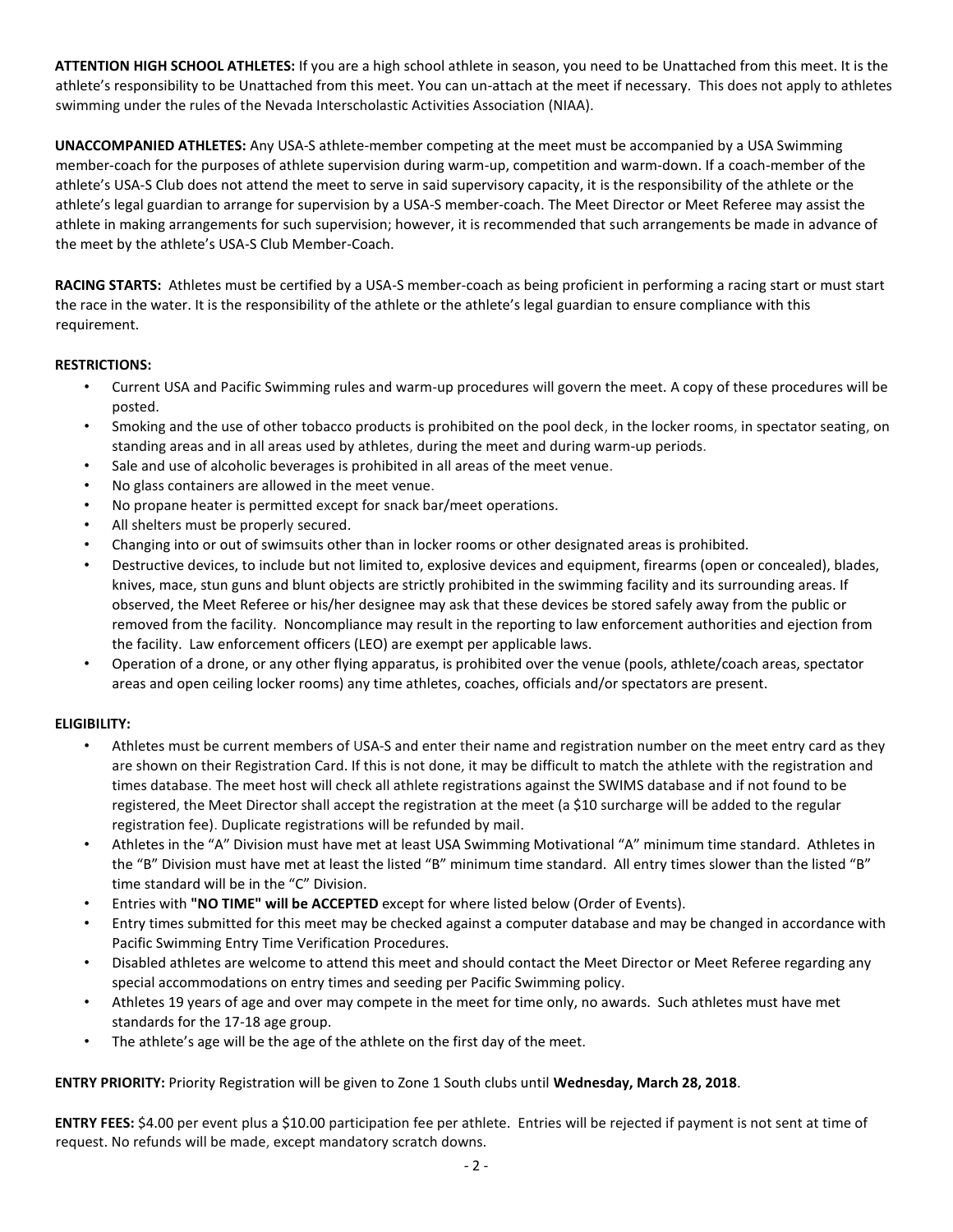**ONLINE ENTRIES:** To enter online go to **<http://ome.swimconnection.com/pc/GGST20180420>** to receive an immediate entry confirmation. This method requires payment by credit card. Swim Connection, LLC charges a processing fee for this service, equal to \$1 per athlete plus 5% of the total Entry Fees. Please note that the processing fee is a separate fee from the Entry Fees. If you do not wish to pay the processing fee, enter the meet using a mail entry. **Entering online is a convenience, is completely voluntary, and is in no way required or expected of an athlete by Pacific Swimming.** Online entries will be accepted through **Wednesday, April 11, 2018**.

**MAILED OR HAND DELIVERED ENTRIES**: Entries must be on the attached consolidated entry form. Forms must be filled out completely and printed clearly with athlete's best time. Entries must be postmarked by midnight, **Monday, April 9, 2018** or hand delivered by 6:30 p.m. **Wednesday, April 11, 2018.** No late entries will be accepted. Requests for confirmation of receipt of entries should include a self-addressed envelope.

**Make check payable to**: **Gilroy Gators Swim Team** 

# **Mail or Hand Deliver entries to**: **Dave Dunkle 6322 Poppyfield St Gilroy, CA 95020**

**CHECK-IN:** The meet will be deck seeded. Athletes must check-in at the Clerk-of-Course. No event shall be closed more than 30 minutes before the scheduled start of the session. Close of check-in for all individual events shall be no more than 60 minutes before the estimated time of the start of the first heat of the event. Athletes who do not check in will not be seeded and will not be allowed to compete in that event.

**SCRATCHES:** Any athletes not reporting for or competing in an individual timed final event that they have checked in for shall not be penalized.

**AWARDS:** Individual awards will be awarded in the A, B and C Division. Ribbons for the first through eighth place will be given to the following age groups: 10 & under, 11-12 and 13-18 age groups. No awards given for athletes 19 years of age and older. Awards will not be mailed.

**ADMISSION:** Free. A three day meet program will be available for a fee or available for download.

**SNACK BAR & HOSPITALITY:** Food trucks will be available Saturday and Sunday. Coaches and working deck officials will be provided lunch. Hospitality will serve refreshments to timers and volunteers.

**MISCELLANEOUS:** No overnight parking is allowed. Facilities will not be provided after meet hours. Please note signs and avoid parking in restricted areas. Access ways, passage ways, doorways must remain clear of chairs, seats, bulky items and bags per compliance with Fire Marshall's orders. Tent spikes are not allowed in the grass areas.

## **EVENTS SUMMARY:**

| <b>FRIDAY</b>    |                    | <b>SATURDAY</b> |                      | <b>SUNDAY</b>             |                 |                      |  |  |  |
|------------------|--------------------|-----------------|----------------------|---------------------------|-----------------|----------------------|--|--|--|
|                  | <b>10 &amp; UN</b> | $11 - 12$       | <b>13 &amp; Over</b> | <b>10 &amp; UN</b>        | $11 - 12$       | <b>13 &amp; Over</b> |  |  |  |
| 10 & U 400 FREE  | 50 FREE            | <b>100 FREE</b> | 200 IM               | <b>50 FLY</b>             | <b>50 FLY</b>   | <b>200 FLY</b>       |  |  |  |
| 11 & O 400 IM    | <b>100 FLY</b>     | <b>200 FLY</b>  | <b>100 FREE</b>      | 100 BR                    | 200 BACK        | 200 BACK             |  |  |  |
| 11 & O 1500 FREE | 50 BK              | 50 BK           |                      | 100 BK<br><b>100 FREE</b> |                 | 100 BR               |  |  |  |
|                  | 50 BR              | 100 BR          |                      |                           | <b>400 FREE</b> | <b>400 FREE</b>      |  |  |  |
|                  |                    | <b>200 FREE</b> |                      |                           |                 |                      |  |  |  |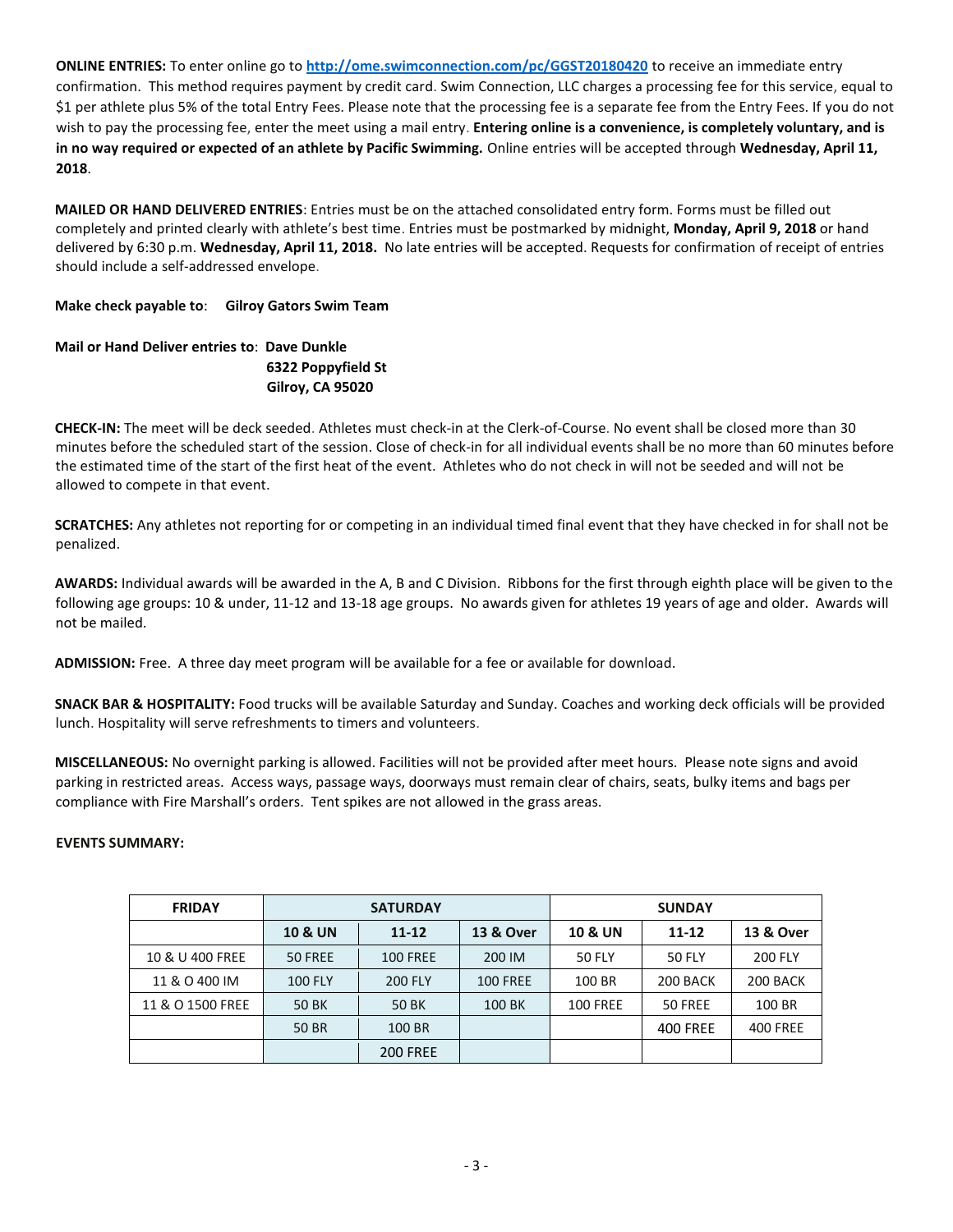| FRIDAY, APRIL 20, 2018   |                  |               |  |  |  |  |  |  |  |
|--------------------------|------------------|---------------|--|--|--|--|--|--|--|
| <b>EVENT</b><br>#        | <b>EVENT</b>     | <b>EVENT#</b> |  |  |  |  |  |  |  |
| $\mathbf{1}$             | 10-UN 400 Free*  | 2             |  |  |  |  |  |  |  |
| 3                        | 11-OV 400 IM*    | 4             |  |  |  |  |  |  |  |
| 5                        | 11-OV 1500 Free* | 6             |  |  |  |  |  |  |  |
|                          |                  |               |  |  |  |  |  |  |  |
| SATURDAY, APRIL 21, 2018 |                  |               |  |  |  |  |  |  |  |
| 7                        | 13-18 200 IM     | 8             |  |  |  |  |  |  |  |
| 9                        | 11-12 100 Free   | 10            |  |  |  |  |  |  |  |
| 11                       | 10-UN 50 Free    | 12            |  |  |  |  |  |  |  |
| 13                       | 13-18 100 Free   | 14            |  |  |  |  |  |  |  |
| 15                       | 11-12 200 Fly    | 16            |  |  |  |  |  |  |  |
| 17                       | 10-UN 100 Fly    | 18            |  |  |  |  |  |  |  |
| 19                       | 13-18 100 Back   | 20            |  |  |  |  |  |  |  |
| 21                       | 11-12 50 Back    | 22            |  |  |  |  |  |  |  |
| 23                       | 10-UN 50 Back    | 24            |  |  |  |  |  |  |  |
| 25                       | 11-12 100 Breast | 26            |  |  |  |  |  |  |  |
| 27                       | 10-UN 50 Breast  | 28            |  |  |  |  |  |  |  |
| 29                       | 11-12 200 Free   | 30            |  |  |  |  |  |  |  |

|                          | FRIDAY, APRIL 20, 2018 |               | SUNDAY, APRIL 22, 2018 |                  |                   |  |  |  |
|--------------------------|------------------------|---------------|------------------------|------------------|-------------------|--|--|--|
| <b>ENT</b><br>#          | <b>EVENT</b>           | <b>EVENT#</b> | <b>EVENT#</b>          | <b>EVENT</b>     | <b>EVENT</b><br># |  |  |  |
| 1                        | 10-UN 400 Free*        | 2             | 31                     | 13-18 200 Fly    | 32                |  |  |  |
| 3                        | 11-OV 400 IM*          | 4             | 33                     | 11-12 50 Fly     | 34                |  |  |  |
| 5                        | 11-OV 1500 Free*       | 6             | 35                     | 10-UN 50 Fly     | 36                |  |  |  |
|                          |                        |               | 37                     | 13-18 200 Back   | 38                |  |  |  |
| SATURDAY, APRIL 21, 2018 |                        |               | 39                     | 11-12 200 Back   | 40                |  |  |  |
| 7                        | 13-18 200 IM           | 8             | 41                     | 10-UN 100 Breast | 42                |  |  |  |
| 9                        | 11-12 100 Free         | 10            | 43                     | 13-18 100 Breast | 44                |  |  |  |
| 11                       | 10-UN 50 Free          | 12            | 45                     | 11-12 50 Free    | 46                |  |  |  |
| 13                       | 13-18 100 Free         | 14            | 47                     | 10-UN 100 Free   | 48                |  |  |  |
| 15                       | 11-12 200 Fly          | 16            | 49                     | 13-18 400 Free*  | 50                |  |  |  |
| 17                       | 10-UN 100 Fly<br>18    |               | 51                     | 11-12 400 Free*  | 52                |  |  |  |

\*Athletes in the 10 and Under 400 Free, 11 and Over 400 IM, 11 and Over 1500 Free, 11-12 400 Free and the 13-18 400 Free MUST have met a "B" time standard to enter.

Use the following URL to find the time standards[:](http://www.pacswim.org/swim-meet-times/standards) **<http://www.pacswim.org/swim-meet-times/standards>**